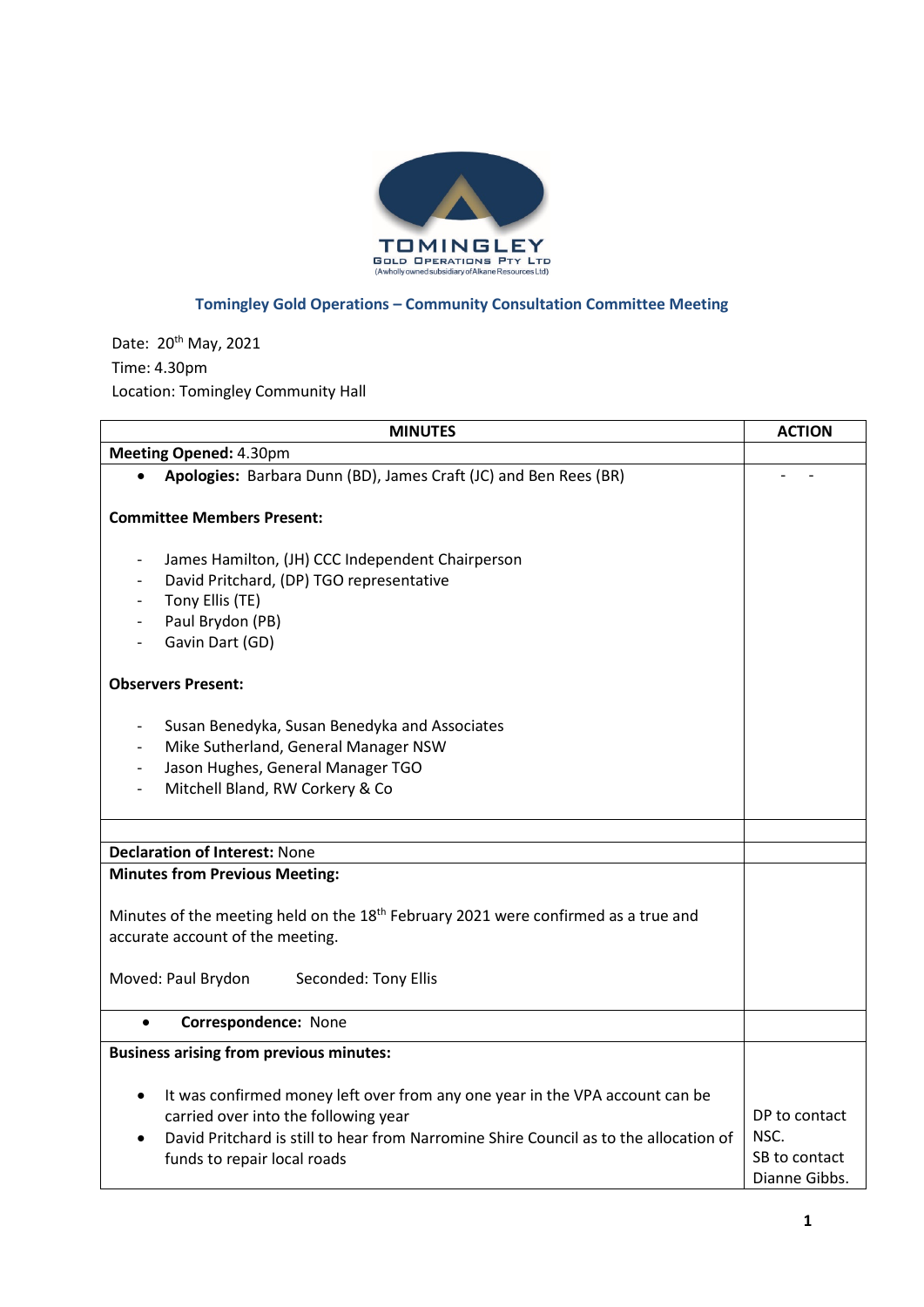| <b>MINUTES</b>                                                                                                                                                                                                                                                                                                                                                                                                                                                                          | <b>ACTION</b> |
|-----------------------------------------------------------------------------------------------------------------------------------------------------------------------------------------------------------------------------------------------------------------------------------------------------------------------------------------------------------------------------------------------------------------------------------------------------------------------------------------|---------------|
| Dianne Gibbs is still looking into what funding is spent on local roads. Susan<br>$\bullet$                                                                                                                                                                                                                                                                                                                                                                                             | JH and DP to  |
| Benedyka will follow up with Dianne                                                                                                                                                                                                                                                                                                                                                                                                                                                     | advertise     |
| James Hamilton spoke about the need to advertise vacancies on the CCC. The<br>$\bullet$                                                                                                                                                                                                                                                                                                                                                                                                 | vacancies.    |
| committee are happy for James and David Pritchard to proceed with having                                                                                                                                                                                                                                                                                                                                                                                                                |               |
| additional people join the CCC                                                                                                                                                                                                                                                                                                                                                                                                                                                          | SB to follow  |
| Susan Benedyka is waiting to hear back from her contact in WA regarding                                                                                                                                                                                                                                                                                                                                                                                                                 | up contact in |
| different options for beautifying local towns in dry climates                                                                                                                                                                                                                                                                                                                                                                                                                           | WA.           |
| Operations update provided by;                                                                                                                                                                                                                                                                                                                                                                                                                                                          |               |
| <b>Jason Hughes</b>                                                                                                                                                                                                                                                                                                                                                                                                                                                                     |               |
|                                                                                                                                                                                                                                                                                                                                                                                                                                                                                         |               |
| The eastern cut back (ECB) Caloma 1 open pit has recently restarted blasting, two<br>this week                                                                                                                                                                                                                                                                                                                                                                                          |               |
| Caloma 1 and Caloma 2 now one open pit<br>٠                                                                                                                                                                                                                                                                                                                                                                                                                                             |               |
| Ongoing drilling is occurring of the San Antonio and Roswell (SAR) deposits to the<br>$\bullet$<br>south of TGO as part of the proposed TGEP development                                                                                                                                                                                                                                                                                                                                |               |
| <b>Community Information and feedback:</b>                                                                                                                                                                                                                                                                                                                                                                                                                                              |               |
|                                                                                                                                                                                                                                                                                                                                                                                                                                                                                         |               |
| <b>David Pritchard</b>                                                                                                                                                                                                                                                                                                                                                                                                                                                                  |               |
|                                                                                                                                                                                                                                                                                                                                                                                                                                                                                         |               |
|                                                                                                                                                                                                                                                                                                                                                                                                                                                                                         |               |
| Modification 5 of the TGO Project Approval was approved by the Department of<br>Planning, Industry and Environment (DPIE) in late April. This will allow the first<br>two stages of an additional Residue Storage Facility (RSF) to be constructed<br>adjacent to the existing RSF and will provide sufficient residue storage capacity for<br>the existing operations<br>Mitchell Bland currently assisting TGO with the preview and preparation of the<br>٠                           |               |
| Mining Operations Plan (MOP) for submission to and approval by the NSW<br>Government Resources Regulator. This is a requirement when a mining Project<br>Approval is modified                                                                                                                                                                                                                                                                                                           |               |
| There was no noise, dust or blast exceedance recorded<br>٠<br>The mine site was able to contain and manage 186mm of rain which fell in a<br>$\bullet$<br>concentrated period in March                                                                                                                                                                                                                                                                                                   |               |
| Currently undergoing an environmental audit, this occurs every 3 years<br>٠<br>There were 7 applicants for the recent round of VPA funding. 6 were approved.<br>$\bullet$<br>Lions asked if they could receive the funding next year as the planned camp has<br>already taken place. 1 applicant was refused as they wanted to purchase a<br>\$30,000 car to transport disabled people. The applicant was encouraged to<br>provide more information if they wished to apply next round. |               |
| Tony Ellis asked how many more years will the extension of the tailings dam increase the<br>life of TGO. There are 9 planned stages which will be to 2025 this will then see out TGO.                                                                                                                                                                                                                                                                                                   |               |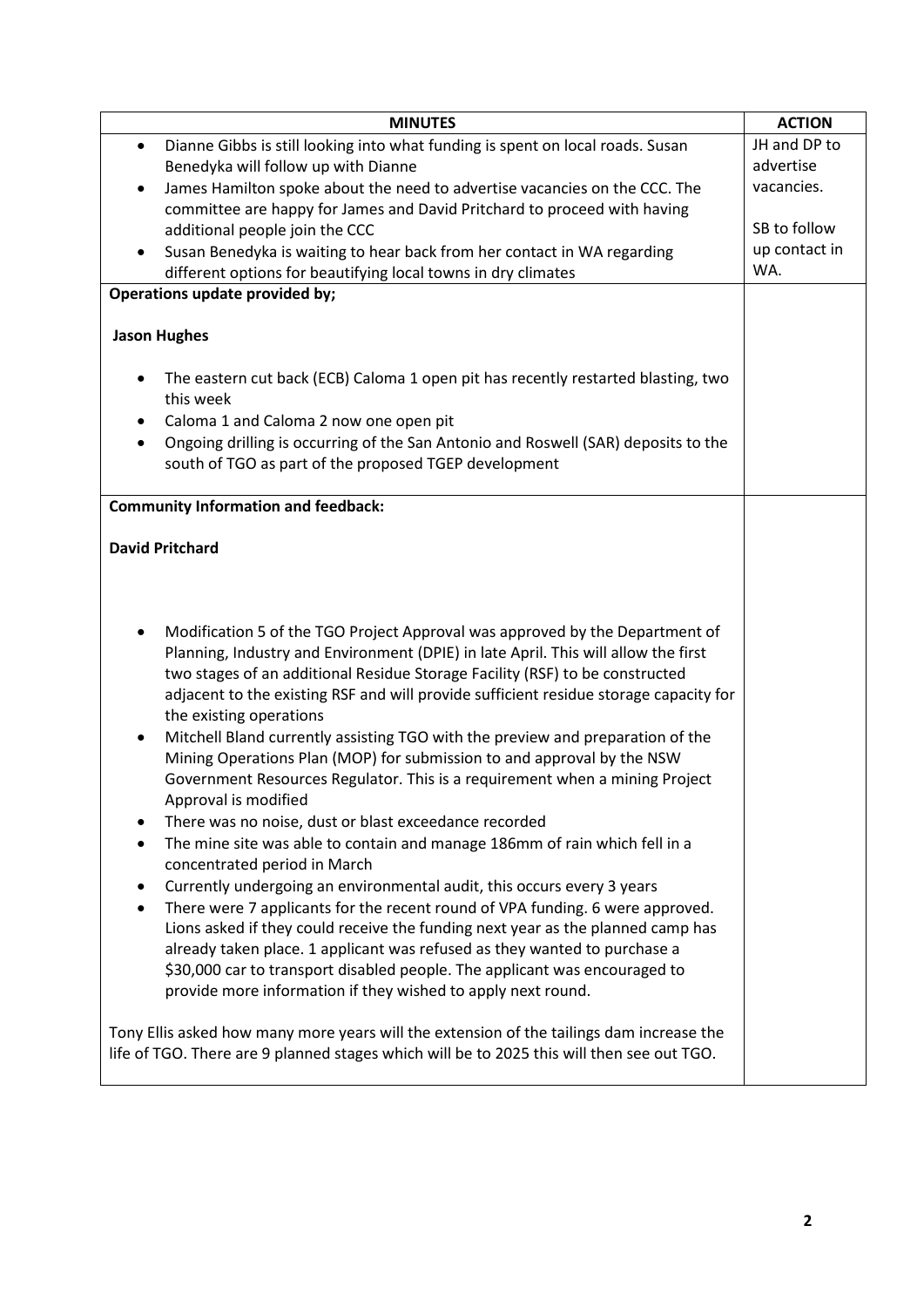| <b>MINUTES</b>                                                                                                                                                                                                                                                                                                                                                                                                                                                                                                                                                                                                                                                                                                                                                                                                                                                                                                                                                                                                             | <b>ACTION</b> |
|----------------------------------------------------------------------------------------------------------------------------------------------------------------------------------------------------------------------------------------------------------------------------------------------------------------------------------------------------------------------------------------------------------------------------------------------------------------------------------------------------------------------------------------------------------------------------------------------------------------------------------------------------------------------------------------------------------------------------------------------------------------------------------------------------------------------------------------------------------------------------------------------------------------------------------------------------------------------------------------------------------------------------|---------------|
| <b>General Business:</b>                                                                                                                                                                                                                                                                                                                                                                                                                                                                                                                                                                                                                                                                                                                                                                                                                                                                                                                                                                                                   |               |
| Mitchell Bland ran through his presentation. Key points were;<br>TGO and SAR will become one mine site once approved by government<br>$\bullet$<br>Current processing plant will process SAR ore body, may require minor plant<br>٠<br>upgrade<br>Caloma 1 and Caloma 2 will be backfilled from waste out of SAR<br>$\bullet$<br>Plans to redirect the Newell Hwy are underway as this will need to take place<br>$\bullet$<br>before SAR can be developed. Currently Transport of NSW has what is known as a<br>plan with 50% detail of required design<br>The excess waste rock from SAR which won't go into Caloma 1 & 2 will form a<br>$\bullet$<br>man made hill. Unlike the current one at TGO which is stepped with a slope of 1 in<br>3 metre gradient the hill at SAR will have a gradient of 1 in 6 meters and no steps<br>SAR will add 6 to 8 years on the existing mine life<br>$\bullet$<br>Life of mine (LOM) production to March 2021 has produced 7.4mt of ore body<br>$\bullet$<br>and 434,081 oz of gold |               |
| Current contributions; employment - 230 people, wages & salaries \$25 million<br>$\bullet$<br>p.a., local services and products \$4 to \$5 million p.a., royalties - \$3 to \$4 million<br>p.a., VPA - \$125,000 p.a.<br>There was an explanation as to how the SAR site will be developed to incorporate<br>٠<br>into the current TGO.                                                                                                                                                                                                                                                                                                                                                                                                                                                                                                                                                                                                                                                                                    |               |
| Gavin asked when will the Newell Hwy be moved. Mitchell explained it is hoped by late<br>2022. Jason explained the highway will be far enough away to allow for mine blasts<br>without having to close the highway, as is currently the case.<br>Mitchell explained they are currently doing modelling to show how the mine will look in 1,<br>2, 3 and so on years. The modelling can predict noise levels which can be communicated                                                                                                                                                                                                                                                                                                                                                                                                                                                                                                                                                                                      |               |
| to local residence.<br>Susan asked all what they believe will be potential issues for the mine's expansion. All<br>agreed Kyalite Road will be the main issue. Susan said she is pleased to say that Alkane<br>has listened to the community feedback regarding the preferred solution to Kyalite Road.<br>This has meant the company have accepted the more expensive option. This will be told<br>to the wider community for the first time at the open community meeting, to follow the<br>CCC meeting.                                                                                                                                                                                                                                                                                                                                                                                                                                                                                                                 |               |
| Mitchell sought feedback on his presentation in relation to presenting it to the open<br>community meeting. There was agreement there is too much detail and he may need to<br>provide brief explanations on some of the slides. To ensure everyone at the open<br>community meeting feels the process is open and transparent it was suggested Mitchell<br>explain at the beginning he may have to provide a brief explanation but that they could<br>access his presentation on the TGO website.                                                                                                                                                                                                                                                                                                                                                                                                                                                                                                                         |               |
|                                                                                                                                                                                                                                                                                                                                                                                                                                                                                                                                                                                                                                                                                                                                                                                                                                                                                                                                                                                                                            |               |
| Next meeting - 26 <sup>th</sup> August                                                                                                                                                                                                                                                                                                                                                                                                                                                                                                                                                                                                                                                                                                                                                                                                                                                                                                                                                                                     |               |
| <b>Meeting Dates for 2021</b><br>26 <sup>th</sup> August                                                                                                                                                                                                                                                                                                                                                                                                                                                                                                                                                                                                                                                                                                                                                                                                                                                                                                                                                                   |               |
| 18 <sup>TH</sup> November                                                                                                                                                                                                                                                                                                                                                                                                                                                                                                                                                                                                                                                                                                                                                                                                                                                                                                                                                                                                  |               |
|                                                                                                                                                                                                                                                                                                                                                                                                                                                                                                                                                                                                                                                                                                                                                                                                                                                                                                                                                                                                                            |               |